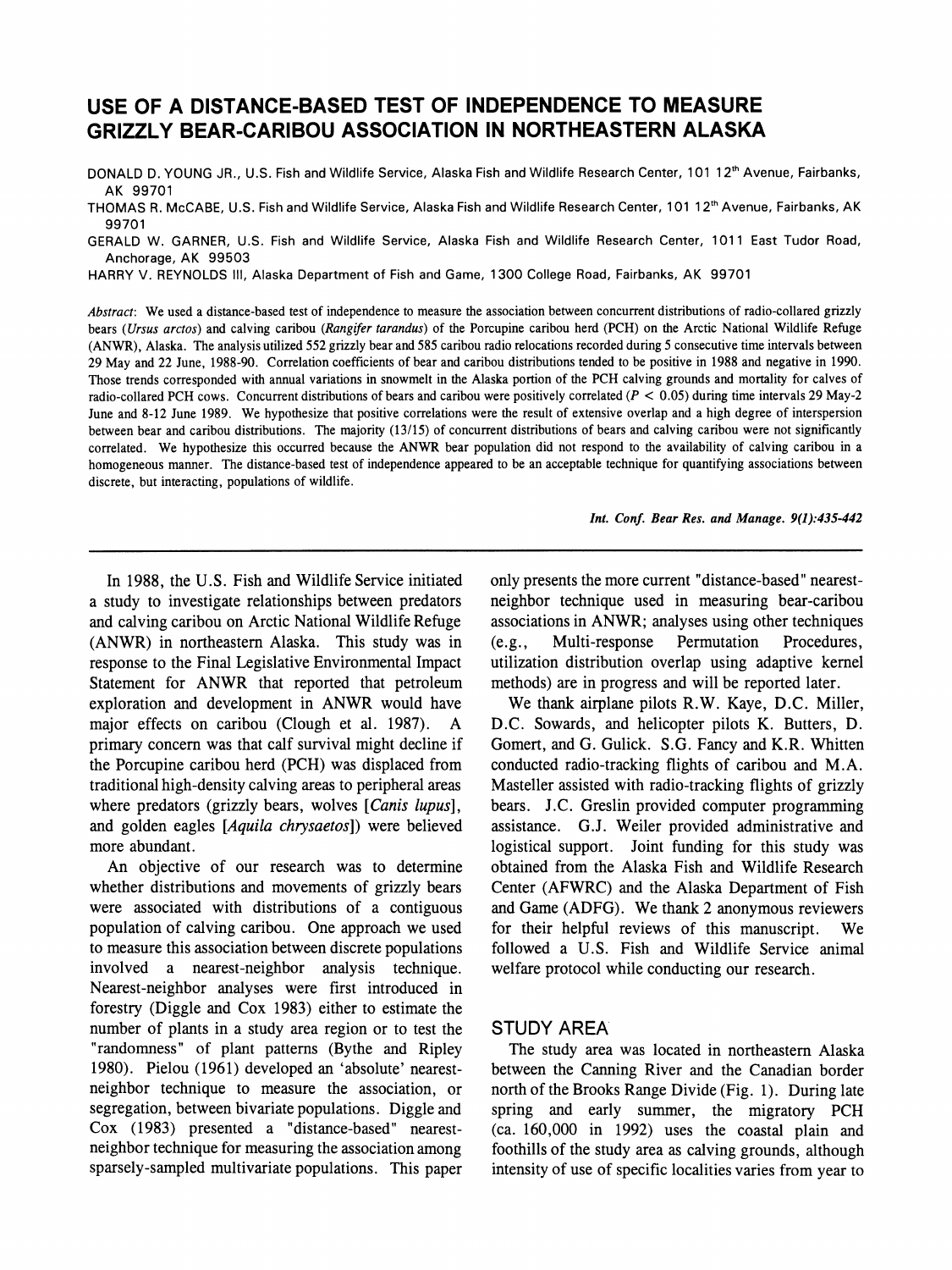

**Fig. 1. Concurrent distributions of radio-collared grizzly bear groups (A) and radio-collared female caribou accompanied by calves (0) during peak calving (3-7 June 1988) on the Arctic National Wildlife Refuge, Alaska. This time interval was representative of concurrent bear and caribou distributions during the 1988 calving period.** 

year (Garner and Reynolds 1986, Whitten et al. 1992). **Grizzly bears use the mountains and foothills throughout the year, but use the coastal plain only seasonally (Gamer and Reynolds 1986, Young et al. 1992).** 

**The study area was divided into 3 physiographic zones: the coastal plain was generally flat with elevations < 300 m; the foothills were characterized by buttes and ridges, with elevations between 300 and 900 m; the mountains with elevations >900 m and river valleys at elevations of 500-1,000 m (Reynolds and Garner 1987) (Fig. 1). These zones comprised 38%, 19%, and 43% of the 16,000 km2 study area, respectively.** 

**A detailed description of the physiography, vegetation, and climate of the study area is provided in**  Garner and Reynolds (1982).

#### **METHODS**

**Bears were captured from a helicopter using the** 

**immobilizingdrug Telazol (tiletamine hydrochloride and zolazepam hydrochloride; A.H. Robins Co., Richmond, Va.) administered via a dart gun (Taylor et al. 1989). Once immobilized, the bears were weighed, measured, and had a premolar extracted; bears then were fitted with standard VHF radio collars (Telonics, Inc., Mesa, Ariz.) (Gamer et al. 1985). Ages were determined by examining cementum annuli of premolar teeth (Stoneberg and Jonkel 1966). The age composition of radio-collared bears (83% adult) was similar to that described for other North Slope grizzly bear populations (Reynolds 1980, Gamer et al. 1985). Composition of the radio-collared cohort of bears was biased toward females (annual mean = 67%, range = 63-70%) due**  We assumed that spatial **distributions of the radio-collared cohort of bears (annual mean = 49 bears) was representative of the population considering that approximately 45% of the bear population was radiocollared. This figure was based on a 1983 estimate of 108 bears on and near the**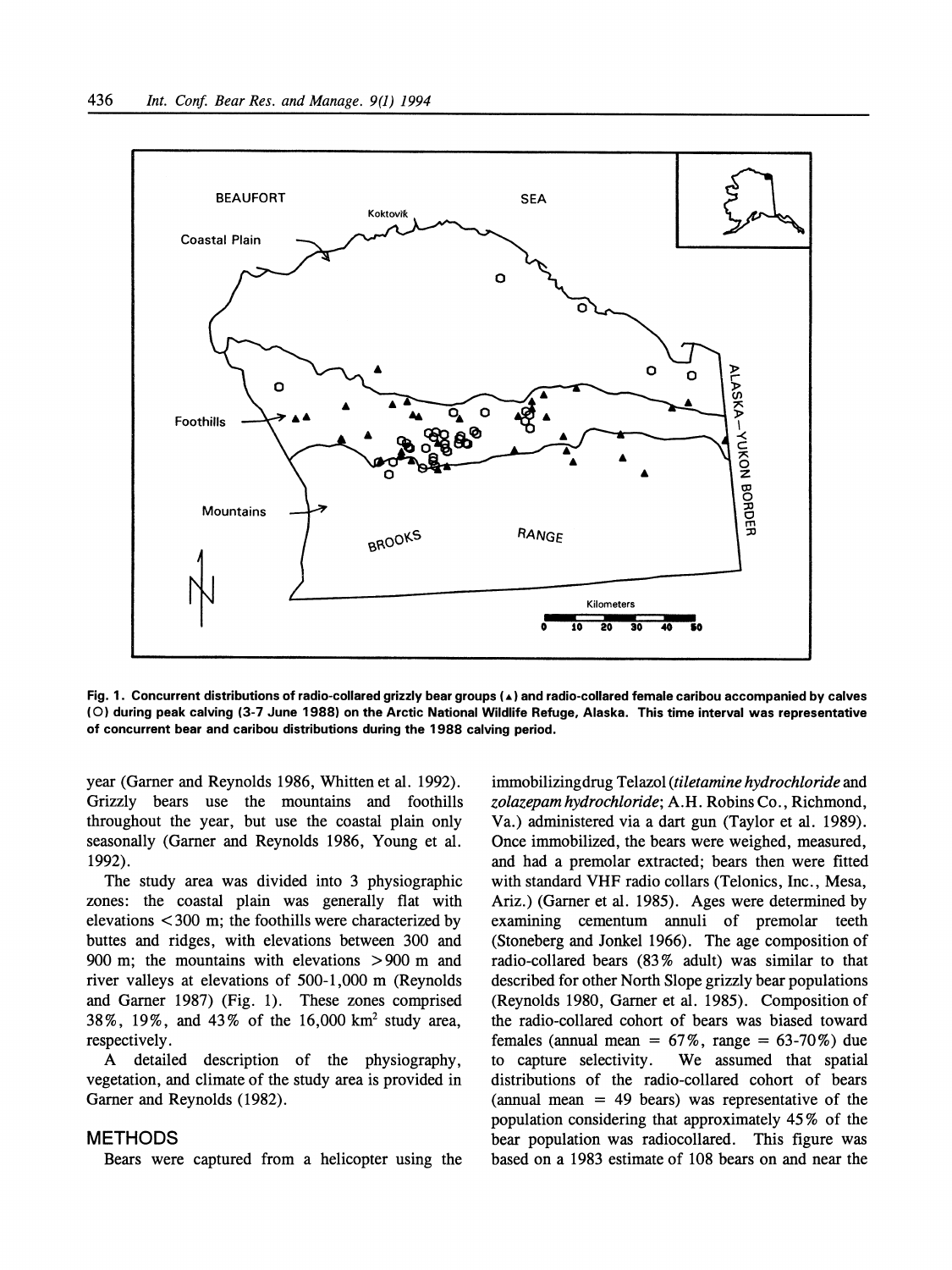**study area (Garner et al. 1984:350). Preliminary analyses indicated that the ANWR bear population was stable between 1982 and 1990 (H.V. Reynolds, Alaska Dep. Fish and Game, unpubl. data).** 

**Caribou were captured from a helicopter using a mixture of Carfentanil citrate (Wildlife Laboratories, Fort Collins, Colo.) and Acepromazine maleate, with Naloxone (Wildlife Laboratories) administered as the antagonist (Fancy and Whitten 1991, Fancy et al. 1992). Caribou were fitted with standard VHF radio collars (Telonics, Inc.). Radio-collared caribou were assumed to be a geographically representative sample of the PCH (Harris et al. 1989, Fancy et al. 1992).** 

**Radio-collared grizzly bears and caribou were located from fixed-wing aircraft from late May through June at approximately 3-5 day and 1-3 day intervals, respectively. Grizzly bear and caribou radio relocations (relocations) were plotted on U.S. Geological Survey 1:63,360- and 1:125,000-scale topographic maps, respectively, then computer digitized in Universal Transverse Mercator (UTM) coordinates.** 

**The sampling unit for grizzly bears was a bear group (i.e., a single bear, a family group, or a breeding pair). The sampling unit for caribou was a female caribou accompanied by a calf. Because we were primarily interested in the impact of predation by bears on caribou calves, in the event a caribou lost her calf, then that individual was excluded from all further analyses for that year. Since several investigations of grizzly bear and caribou ecology (e.g., movements,**  reproduction, **concurrently using the same sample of radio-collared animals, it was necessary to censor multiple relocations of individuals to maintain equal representation among individuals. Thus, only 1 relocation/animal/5-day time interval was used in the analyses. In instances where multiple relocations were obtained for an individual animal within a single time interval, a single relocation was selected randomly. The sampling period was 29 May-22 June (hereafter referred to as the calving period), 1988-90, and was divided into 5, 5-day time intervals as follows: 29 May-2 June (early calving); 3-7 June (peak calving); 8-12 June (late calving); 13-17 June (post calving); 18-22 June (preaggregation).**  These intervals were based on observations of Garner and Reynolds (1986). They reported that the first They reported that the first **calves of the season were usually observed in the last week of May; the peak of calving was in early June (3- 8 June); and that calving was essentially completed by 15 June.** 

**We tested hypotheses regarding the association of concurrent (i.e., within 5 consecutive days) distributions** 

**of radio-collared bears (n = 47, 53, 46, 1988-90,**  respectively) and caribou  $(n = 55, 47, 53, 1988-90,$ <br>respectively) using a distance-based test of **respectively) using a distance-based test of independence (paired point-to-animal distances analysis) (Diggle and Cox 1983). These analyses compared distances from systematically distributed sample points to the nearest bear and caribou relocations (events) using Kendall's coefficient of rank correlation (Sokal and Rohlf 1969). Distances were measured digitally by**  The number of sample points was **approximately 25% of the total number of bear and caribou relocations per time interval. This procedure was based on the suggested sampling intensity for a systematic grid arrangement according to the sparse**sampling null distribution theory (Diggle and Cox 1983). To minimize edge effect (Diggle and Cox **1983). To minimize edge effect (Diggle and Cox 1983), sample points were excluded from the sample grid when they were closer to the study area boundary than that of the nearest event, either bear or caribou. As a result, the density and distribution of sample points (i.e., the systematic grid) varied by sample period based on the spatial distribution of events.** 

## **RESULTS**

## **Grizzly Bear and Caribou Distributions**

**Six-hundred eighty-nine grizzly bear relocations and 1,158 caribou relocations were obtained during the sampling periods, 1988-90. Of these, 552 grizzly bear and 585 caribou relocations were used in paired pointto-animal distances analyses after multiple relocations were censored.** 

**There was considerable annual variation in the distributions of calving Porcupine herd caribou, 1988- 90 (Figs. 1-4). In 1988, caribou calved primarily in the southern foothills and calving tended to be concentrated in the upper Okerokovik River drainages. In 1989, caribou calved primarily in the northern foothills-southern coastal plain interface and calving tended to be more dispersed in an east-west direction across the calving grounds than in 1988. In 1990, caribou calved almost exclusively on the coastal plain. During the calving period, grizzly bears were relocated mostly in the foothills, 1988-90 (Figs. 1-4); bear use of**  the coastal plain was lowest in 1988 (12.7%;  $n = 55$ ) and highest in 1990 (38.9%;  $n = 95$ ) (Young et al. **1992).** 

### **Paired Point-to-Animal Distances Analyses**

**We observed annual trends in direction (i.e., positive or negative values) of correlation coefficients of**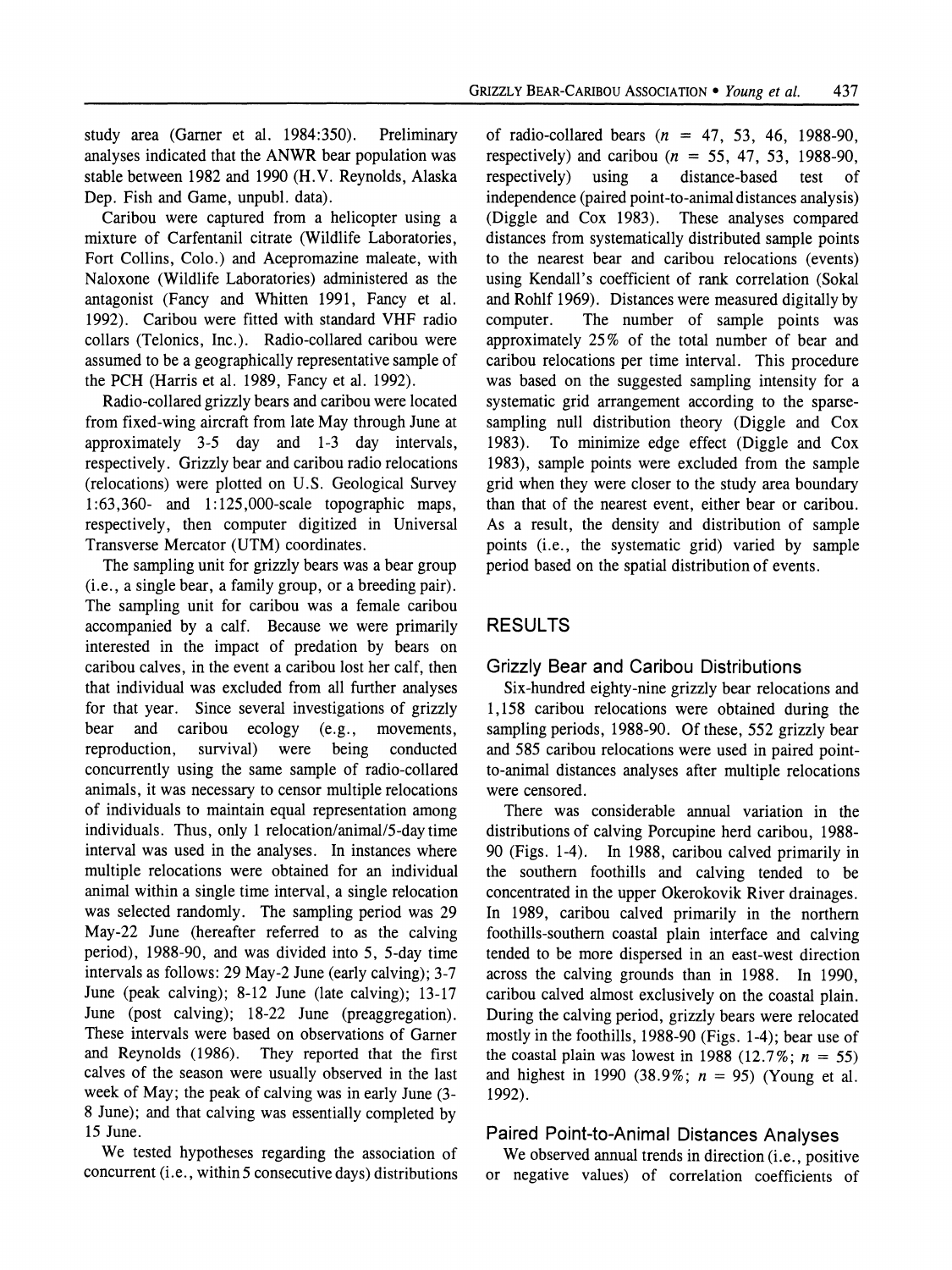| Time interval <sup>a</sup> |                  | Number bear relocations | Number caribou relocation | Number sample points | <b>KCRC</b> | p <sub>b</sub> |
|----------------------------|------------------|-------------------------|---------------------------|----------------------|-------------|----------------|
| 1988                       | $\mathbf{1}$     | 36                      | 48                        | 22                   | 0.3333      | > 0.10         |
|                            | $\boldsymbol{2}$ | 35                      | 38                        | 21                   | 0.2762      | > 0.20         |
|                            | 3                | 43                      | 39                        | 20                   | 0.2842      | > 0.20         |
|                            | 4                | 21                      | 40                        | 15                   | 0.2571      | > 0.20         |
|                            | 5                | 35                      | 32                        | 16                   | 0.0167      | > 0.50         |
| 1989                       | $\mathbf{1}$     | 34                      | 44                        | 18                   | 0.6078      | < 0.01         |
|                            | $\boldsymbol{2}$ | 40                      | 43                        | 21                   | $-0.0286$   | > 0.50         |
|                            | 3                | 40                      | 40                        | 22                   | 0.4286      | < 0.05         |
|                            | 4                | 40                      | 39                        | 24                   | $-0.0362$   | > 0.50         |
|                            | 5                | 41                      | 40                        | 22                   | 0.1175      | > 0.20         |
| 1990                       | $\mathbf{1}$     | 36                      | 41                        | 16                   | $-0.3500$   | > 0.10         |
|                            | $\boldsymbol{2}$ | 33                      | 45                        | 22                   | $-0.0823$   | > 0.50         |
|                            | 3                | 41                      | 38                        | 20                   | 0.0316      | > 0.50         |
|                            | 4                | 40                      | 24                        | 16                   | $-0.1167$   | > 0.50         |
|                            | 5                | 37                      | 34                        | 18                   | $-0.2288$   | > 0.20         |

**Table 1. Sample sizes, Kendall's coefficients of rank correlation (KCRC) and probability values by time interval for paired point-toanimal distances analyses of concurrent radio relocations of grizzly bear groups and female caribou accompanied by calves, 29 May-22 June 1988-90, on the Arctic National Wildlife Refuge, Alaska.** 

<sup>a</sup> Time interval:  $1 = 29$  May-2 June;  $2 = 3$ -7 June;  $3 = 8$ -12 June;  $4 = 13$ -17 June;  $5 = 18$ -22 June.

**b Two-tailed test.** 

**concurrent distributions of radio-collared bears and calving caribou (Table 1). In 1988, 5 of 5 correlation coefficients were positive. In 1990, 4 of 5 correlation coefficients were negative. Although no trend was apparent in 1989, significant positive correlations (P < 0.05) were observed during time intervals 29 May-2 June and 8-12 June of that year (Table 1).** 

### **DISCUSSION**

**Annual trends in direction of correlation coefficients of concurrent distributions of radio-collared grizzly bears and calving caribou in ANWR corresponded with annual variation in snowmelt. This relationship was**  most apparent during 1988 and 1990. **snowmelt on the Alaska portion of the PCH calving grounds was the latest on record (Fancy and Whitten 1991). That year, calving was concentrated in the southern foothills in the upper Okerokovik River drainages, and bears were found almost exclusively in the foothills (Fig. 1). All correlation coefficients of concurrent bear and caribou distributions were positive that year.** 

**In contrast, snowmelt in the Alaska portion of the** 

**calving grounds was the earliest ever recorded in 1990 (Fancy and Whitten 1991). Caribou were dispersed across the entire coastal plain during the early to midcalving periods (Fig. 2) and gradually moved to the western portion of the study area where, by the late calving period, their distributions became more concentrated. Although, use of the coastal plain by bears was greater in 1990 than 1988 (Young et al. 1992), most bears remained in the foothills (Fig. 2)**  even though the coastal plain was snow free and most calving occurred there. Four of 5 correlation Four of 5 correlation **coefficients of concurrent bear and caribou distributions were negative in 1989.** 

**Annual trends in direction of correlation coefficients of bear and caribou distributions also corresponded with annual variation in calf mortality. Fancy and Whitten (1991) reported high calf mortality for calves of radiocollared cows through the month of June in 1988 (31%), a year in which correlation coefficients were positive during all time intervals in our study. In 1989, when 3 of 5 time intervals had positive correlation coefficients, 2 of which were significantly correlated, they reported mortality for calves of 26%. In 1990, when 4 of 5 correlation coefficients were negative, they**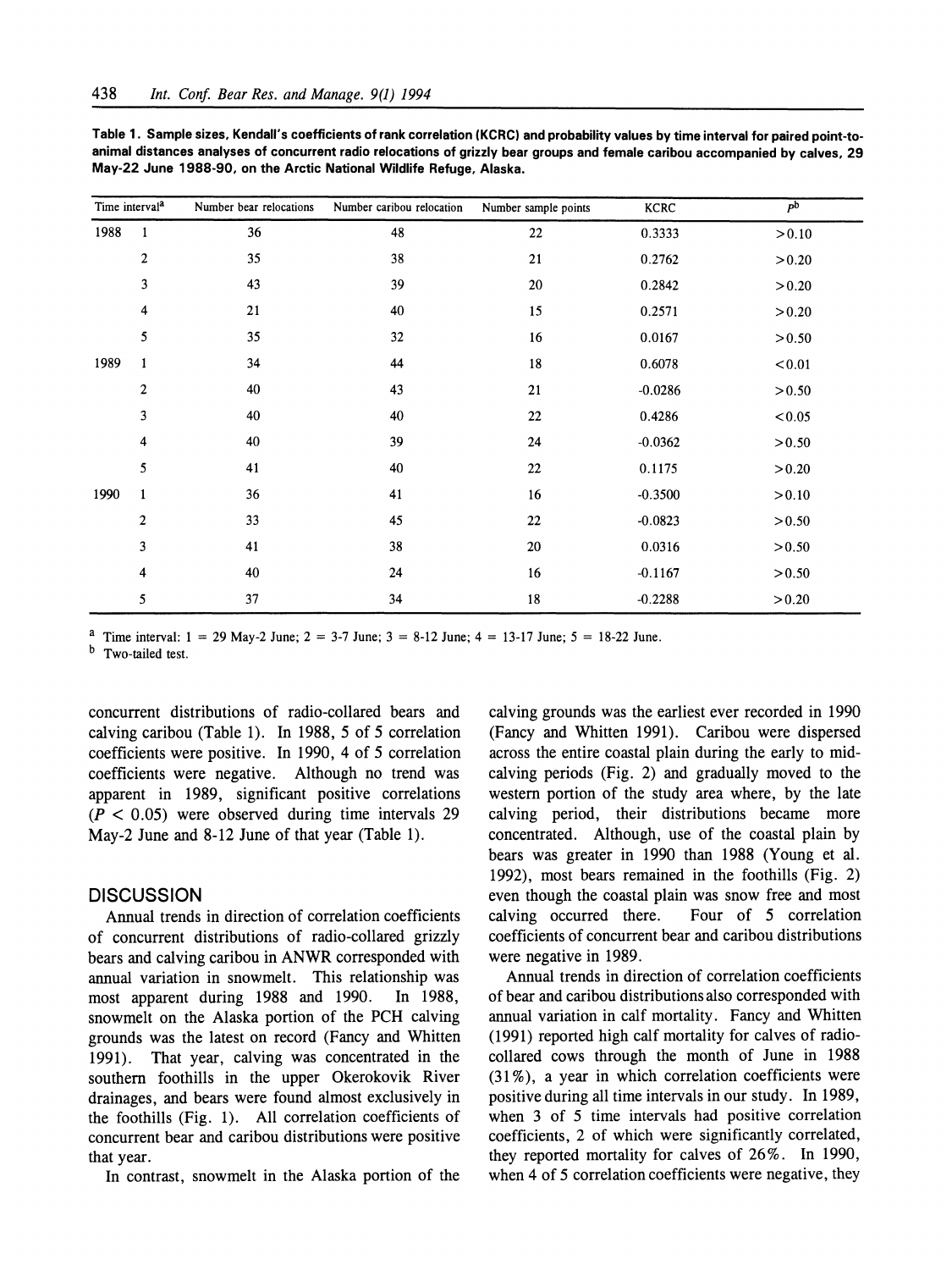

**Fig. 2. Concurrent distributions of radio-collared grizzly bear groups (A) and radio-collared female caribou accompanied by calves (0) during peak calving (3-7 June 1990) on the Arctic National Wildlife Refuge, Alaska. This time interval was representative of concurrent bear and caribou distributions during the 1990 calving period.** 

**reported only 9% mortality for calves. Fancy and Whitten (1991) did not report the cause of the observed mortality, however. Mortality of calves may have been the result of predation by other predators (i.e., wolves and golden eagles) or related to other factors, such as nutritional stress. Reynolds and Gamer 1987 (citing K. Whitten et al. 1984, 1985; Whitten, Alaska Dep. of Fish and Game, pers. commun.) reported 15.9%, 6.7%, and 14.5% mortality of neonatal calves of radiocollared cows in ANWR during June 1983, 1984, and 1985, respectively. Grizzly bear predation accounted for 10.0% of this mortality in 1983, none in 1984, and 22.2% in 1985.** 

Positive correlations ( $P < 0.05$ ) between concurrent **bear and caribou distributions were observed during time intervals 29 May-2 June and 8-12 June 1989. During the early calving period that year, caribou were found primarily in the northern foothills and on the southern coastal plain, although calving distributions expanded northward to approximately the mid-coastal** 

**plain by the late calving period (Figs. 3 and 4). In addition to the northward expansion, caribou distributions appeared to oscillate north and south between the foothills and southern coastal plain during the calving period (D.D. Young, pers. observation). Bear distributions did not appear to oscillate, however, but did expand northward to include much of the coastal plain by the late calving period (Young et al. 1992). We hypothesize that positive correlations during time intervals 29 May-2 June and 8-12 June were the result of extensive overlap and a high degree of interspersion between concurrent bear and caribou distributions (Figs. 3 and 4). This differed from distributions in 1988 when bears and caribou were restricted to the foothills, but calving tended to be concentrated in a localized area (i.e., the Okerokovik River drainages).** 

**Even though we observed annual trends in direction of correlation coefficients, the majority of concurrent bear and caribou distributions were not significantly correlated. We hypothesize that the paucity of**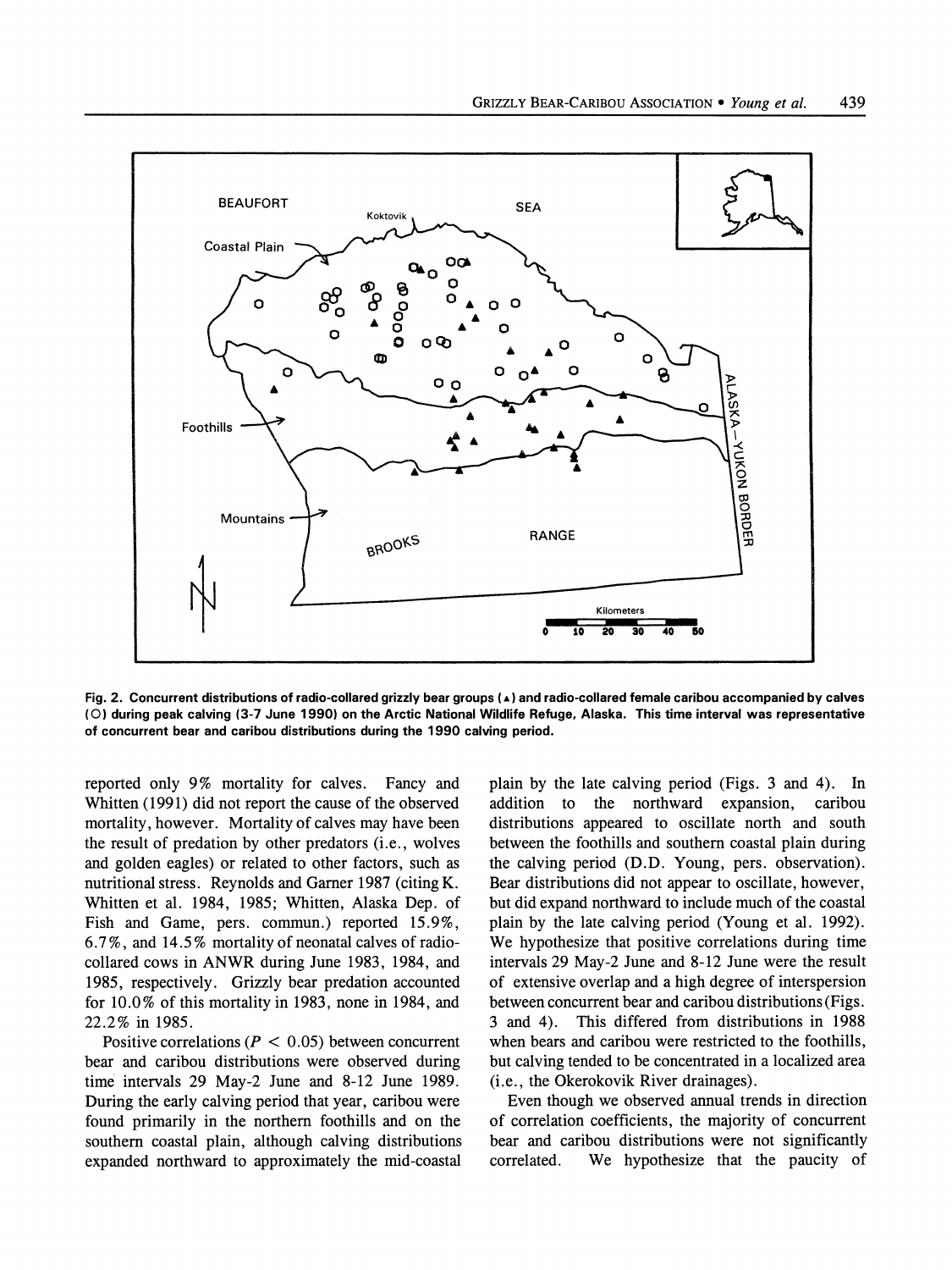

**Fig. 3. Concurrent distributions of radio-collared grizzly bear groups (A) and radio-collared female caribou accompanied by calves (0), 29 May-2 June, 1989 on the Arctic National Wildlife Refuge, Alaska.** 

**significant associations between distributions was because the ANWR bear population did not respond homogeneously to the availability of calving caribou. For example, in 1988, when calving was concentrated in the southern foothills of the upper Okerokovik River drainages, some radio-collared bears appeared to be associated with the calving concentration; however, most bears remained dispersed throughout the foothills region (Fig. 1). Also, in 1990, when caribou calved**  primarily on the coastal plain,  $61\%$  ( $n = 95$ ) of the **relocations of radio-collared bears were in the foothills and mountains (Young et al. 1992; Fig. 2). Reynolds and Garner (1987) observed for the PCH, 1982-85, that when caribou were on the coastal calving grounds of ANWR, most bears moved there. In contrast, they found that bears in the western Brooks Range did not extend their home concentrations. Pearson (1976) did not detect a shift in home ranges of bears to take advantage of migrating caribou in the Barn Mountains of the Yukon Territory. During our study, the ANWR bear population did not** 

**respond to the availability of calving caribou in a homogeneous manner, and apparently, as a result, concurrent distributions of bears and caribou were seldom correlated.** 

## **CONCLUSIONS**

**The distance-based test of independence was able to quantify grizzly bear-caribou associations in our study. Results of paired point-to-animal distances analyses tended to be consistent within years (i.e., annual trends in direction of correlation coefficients were apparent); and results could be explained biologically (e.g., annual trends appeared to be related to annual snowmelt patterns and rates of calf mortality). One limitation of this technique is the need for large samples (i.e., point locations), due to constraints imposed by the sparsesampling null distribution theory. We feel the results may have been more conclusive if the sample of radiocollared caribou had been larger. Although assumed to be geographically representative, the relatively small**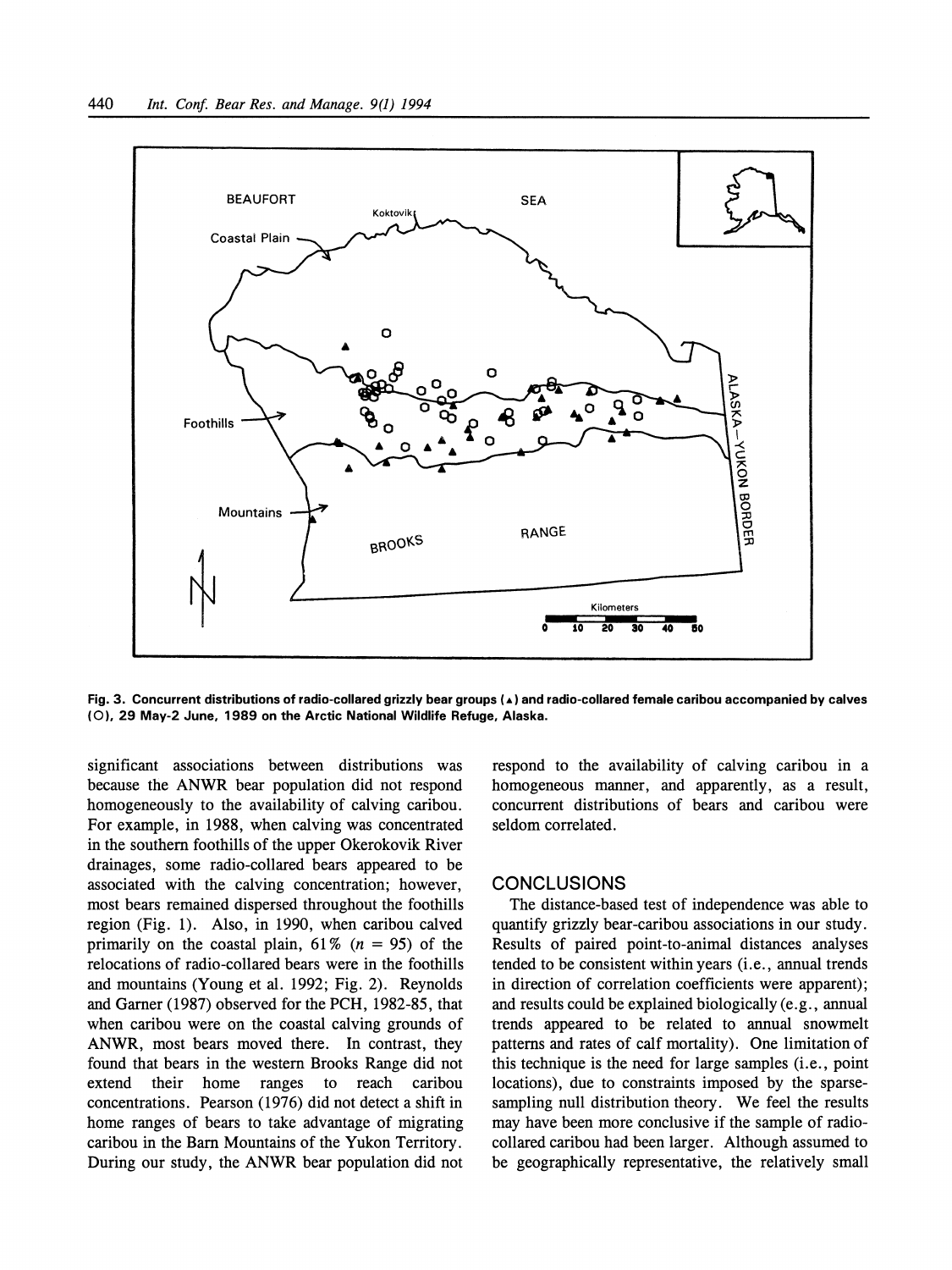

**Fig. 4. Concurrent distributions of radio-collared grizzly bear groups (A) and radio-collared female caribou accompanied by calves (0), 8-12 June, 1989 on the Arctic National Wildlife Refuge, Alaska.** 

**sample (<0.1% of adult female caribou were radiocollared) meant that many caribou may have been available for the bears throughout the calving area. The fact that the specific radio-collared caribou were not more statistically correlated with radio-collared bears does not rule out the possibility that bears are moving, in some respect, to take advantage of the calving caribou. However, the distance-based test of independence appeared to be an acceptable technique for quantifying associations between discrete, but interacting, populations of wildlife.** 

### **LITERATURE CITED**

- **BYTHE, K., AND B.D. RIPLEY. 1980. On sampling spatial patterns by distance methods. Biometrics 36:279-284.**
- **CLOUGH, N.K., P.C. PATTON, AND A.C. CHRISTENSEN, EDS. 1987. Arctic National Wildlife Refuge, coastal plain resource assessment. Report and recommendation to the Congress of the United States of America and final legislative environmental impact statement. U.S. Fish and**

**Wildl. Serv., Washington, D.C.** 

- **DIGGLE, P.J., AND T.F. Cox. 1983. Some distance-based tests of independence for sparsely-sampled multivariate spatial point patterns. Int. Stat. Rev., 51:11-23. Longman Group Limited, Great Britain.**
- **FANCY, S.G., AND K.R. WHITTEN. 1991. Selection of calving sites by Porcupine Herd Caribou. Can. J. Zool. 69:1763-1743.**
- **, \_ , N.E. WALSH, AND R.D. CAMERON. 1992. Population dynamics and demographics of caribou in developed and undeveloped areas of the Arctic coastal plain. In T.R. McCabe, D.B. Griffith, N.E. Walsh, and D.D. Young, eds. Terrestrial research: 1002 area-Arctic Natl. Wildl. Refuge, Inter. Rep., 1988-1990. U.S. Fish Wildl. Serv., Anchorage, Alas.. 432pp.**
- **GARNER, G.W., AND P.E. REYNOLDS, EDS. 1982. Arctic National Wildlife Refuge coastal plain resource assessment. Initial report baseline study of the fish, wildlife, and their habitats. U.S. Fish and Wildl. Serv., Anchorage, Alas. 507pp.** 
	- **,AND P.E. REYNOLDS, EDS. 1986. Arctic National**